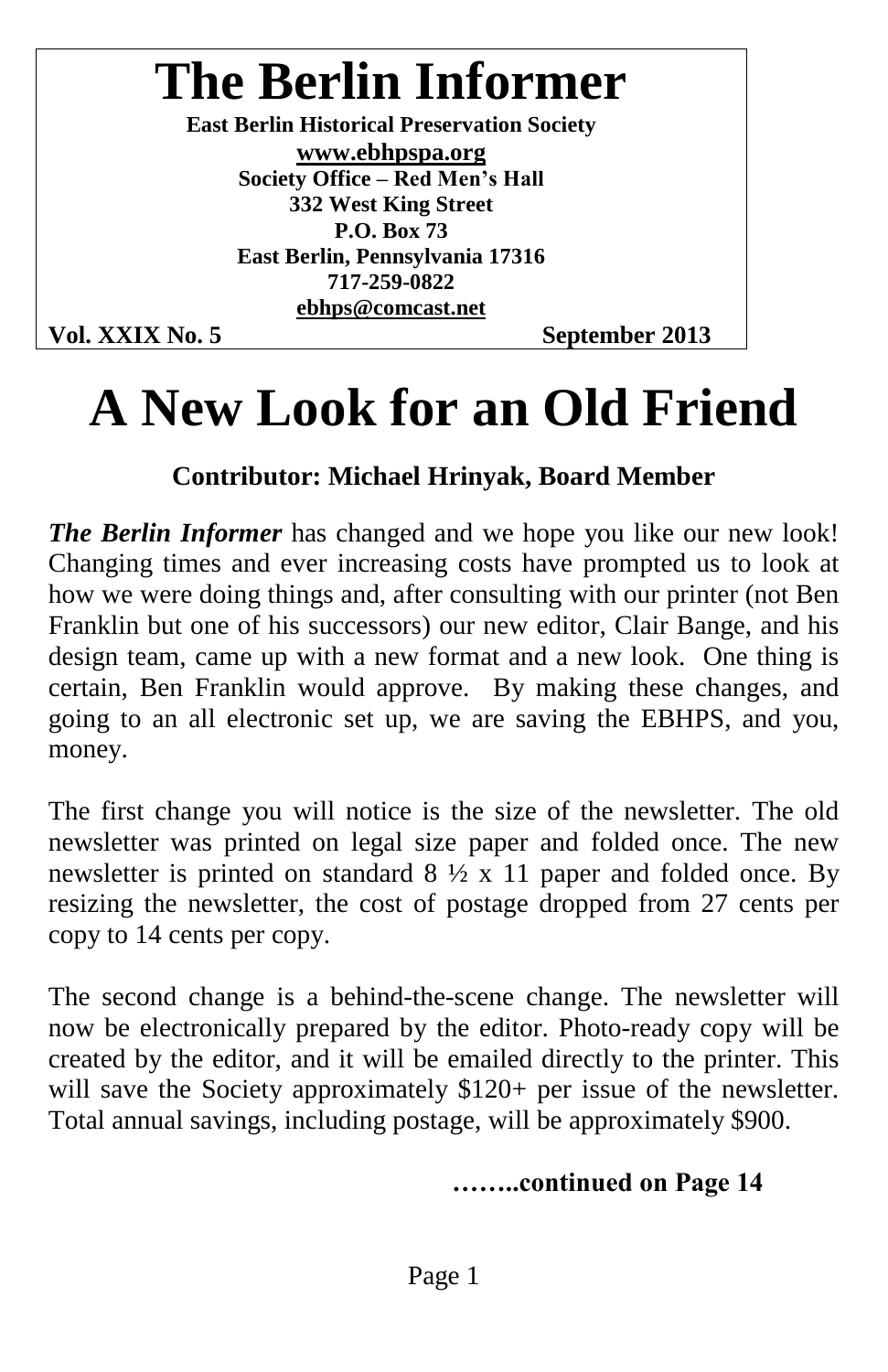# **Message from Your Board President –Bev Jadus**

We are all familiar with the Society's mission to preserve the history of East Berlin and the surrounding area. We focus on caring for historic buildings, caring for local items and documents donated through the years and teaching young children a bit about earlier ways of life in hopes that a future preservationist will be inspired. That being said, I suspect that few of us would willingly choose to actually live as earlier generations did with large families in very small houses, transport by foot or horseback, breaking the ice in the washbowl on winter mornings, trekking to the outhouse and contending with a host of health conditions which are easily treated today. As we go about our preservation work we want to understand the earlier ways, not repeat them endlessly. Progress is a good thing and we should find ways to use new ideas and advances to help us accomplish our tasks.

There have been a number of changes in the way Society work is done in recent years. Email messages far outnumber phone calls to Red Men's. Colonial Day vendors can find our event on multiple craft websites and download an application from ours. Almost all press releases, pictures and ads must be sent electronically. Our financial records are all done with Quickbooks. Further changes are planned which will simplify work and save the Society much needed money.

Sometimes changing the way something has been done seems difficult, especially if it requires new skills. Like many organizations we have adjusted slowly, but we are very fortunate to have some members who are comfortable with the needed technology and are an immense help.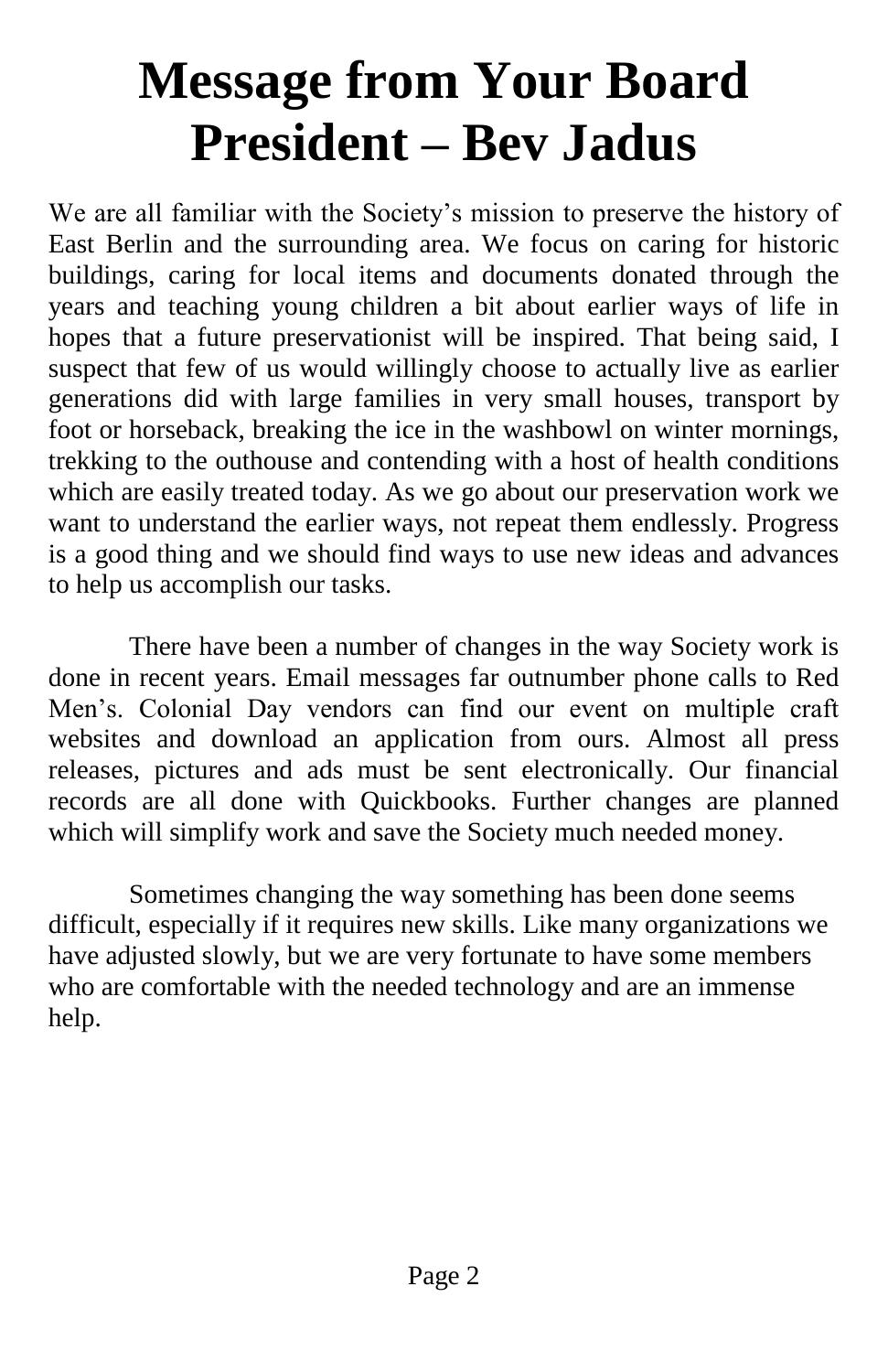# **39th Colonial Day September 14, 2013**

#### **Contributor: Bev Jadus, President**

It is very easy to get so wrapped up in the many details surrounding Colonial Day that you can lose sight of the big picture ... **this is a great event.** Once all the craft, food and antique vendors are in place and the public arrives to hunt down favorite wares, the energy of the day takes over and it's a go. We get compliments every year from vendors who feel our event runs really smoothly, a testament to all the volunteers who work so hard and make it look easy.

The list of vendors includes true veterans (would it be Colonial Day without Becky Mummert and her great redware?) and new faces as well. We will have artwork and antiques, brooms and bread and baskets, candles and caning and carvings, decorated frames and dolls, earrings and entertainment, flowers and furniture, gourds and glass and gameboards, houses for birds and herbals, info booths and iron, jewelry, krisnicks, lavender, miniatures, natural wreaths, pottery and purses and paintings, quilts, rugs, scarves and Shaker and salsa and soap, tin, weaving and woodenware, and XYZ!

The Colonial Day Committee has been working since January to make it all happen. If you have not yet been lucky enough to secure a volunteer position for the event, we can offer help at 259-7049.

#### **MANYTHANKS…**

...to Jim Davis for all his years as editor of the Informer. This newsletter is a critical link with the membership and Jim did his best to keep it both informative and interesting. Feedback from the readers indicates that many look forward to each issue and read it front to back and again. There are many members who save their copies or pass them on to family and friends, a tribute to Jim's work as well as the sustained interestintheSociety'sactivities. **From** … **Bev Jadus**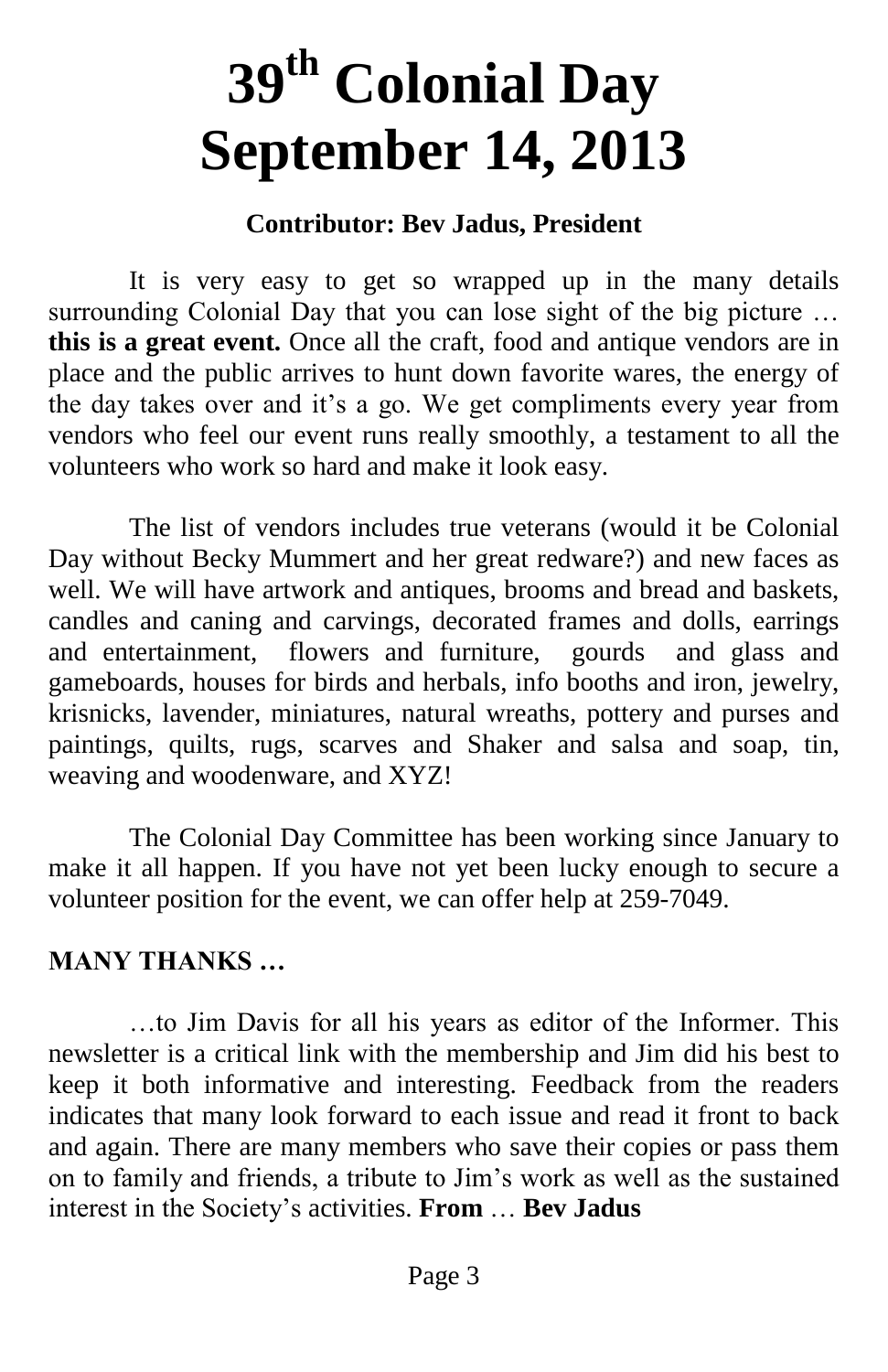# **Society Membership**

#### **Contributor: Peggy Bange, Membership Chairman**

Your membership in the Society is based on a calendar year and renewable dues are due in January of each year. For 2014 membership dues, we will be changing the timing of contacting you for your renewal. Enclosed with the November issue of *The Berlin Informer,* you will receive the renewal application for dues for the calendar year 2014. We are informing you now so you can appropriately adjust you December/January budget.

In 2013 we spent many hours repeatedly contacting members who were slow to pay their dues. We did the contact through emails and first class letters to members. This was both time consuming and costly. Your quick renewal will alleviate these concerns.

We would also suggest that you think about giving a 2014 membership in your Society as a Holiday Gift. The renewal form that will be in the November issue of *The Berlin Informer* will contain a special area where you can designate a Holiday Gift Membership. All Holiday Gift Membership recipients will receive a letter from the Membership Chairman informing them of their new membership and acknowledging the donor of the membership.

We will be running a "membership special" at Colonial Day again this year. Any new members who join the Society on Colonial Day will receive a 2014 membership for FREE! Please tell your neighbors and friends who plan to attend Colonial Day and who are not current EBHPS members about this membership special. They can sign up for their EBHPS membership at the Information Booth. Thanks!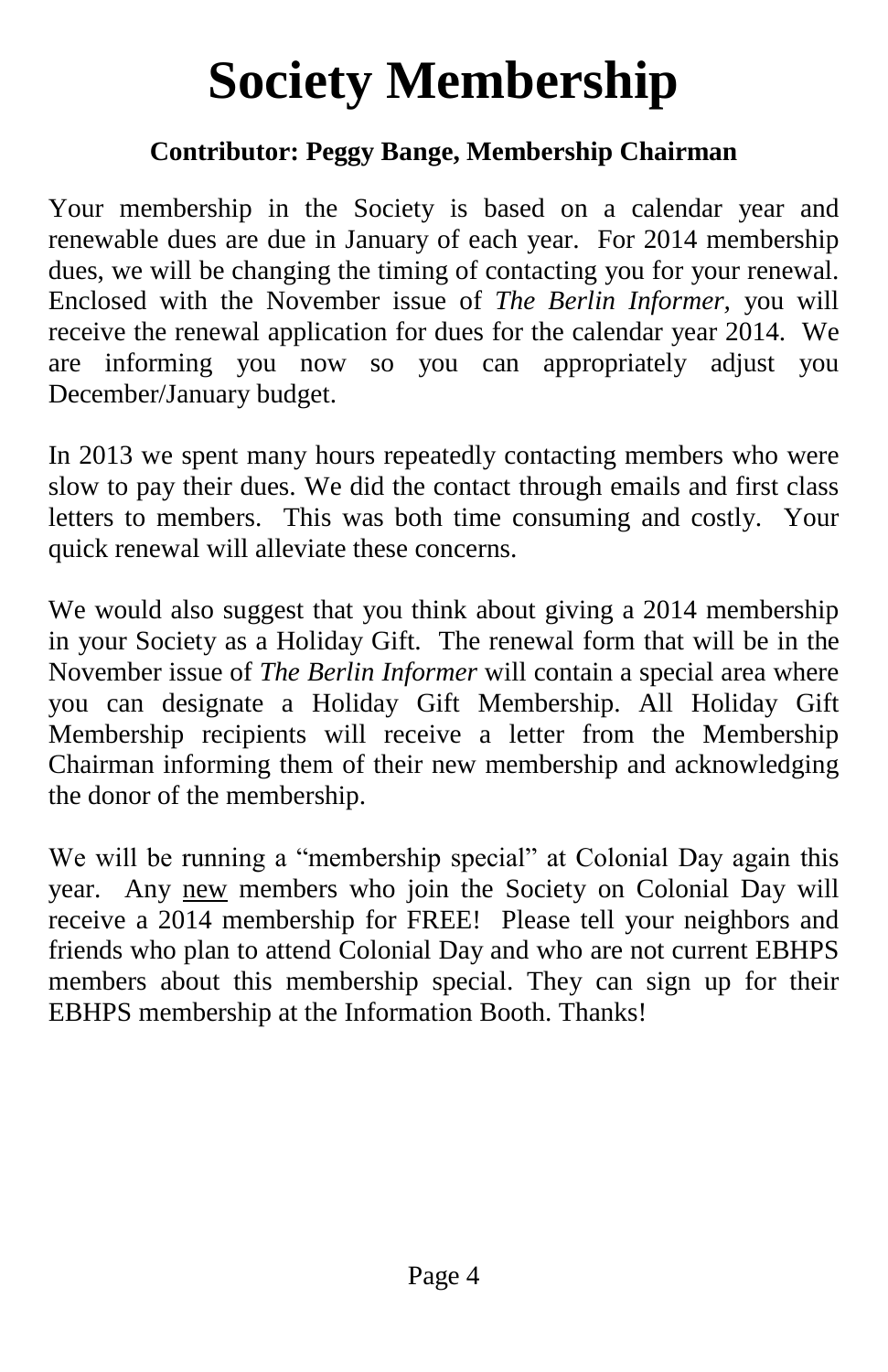# **American Flags**

Dr. Mark Hagenbuck spoke at the July 17, 2013 Society Meeting, which was held at Red Men's Hall. His presentation was about the history of American flags. For those members who did not attend the meeting, you missed a very interesting and informative presentation. Some of the flags he discussed are presented in this article.

The Culpeper Minutemen chose the coiled snake ready to strike and the words from Gadsden's flag, but then raised another defiant fist at England by adding the words: "Liberty or Death."

The American flag used at the Battle of Bunker Hill was called the "New England flag." It is blue with a canton quartered with the cross of St. George and a tree in a quarter of the canton.

"Union Flag. The first recognized Continental Standard, raised for the first time January 2, 1776."— E. Benjamin Andrews, 1895.

13 Star United States flag. The stars represented the original thirteen colonies. This flag was in use from June 14, 1777 until May 1, 1795.

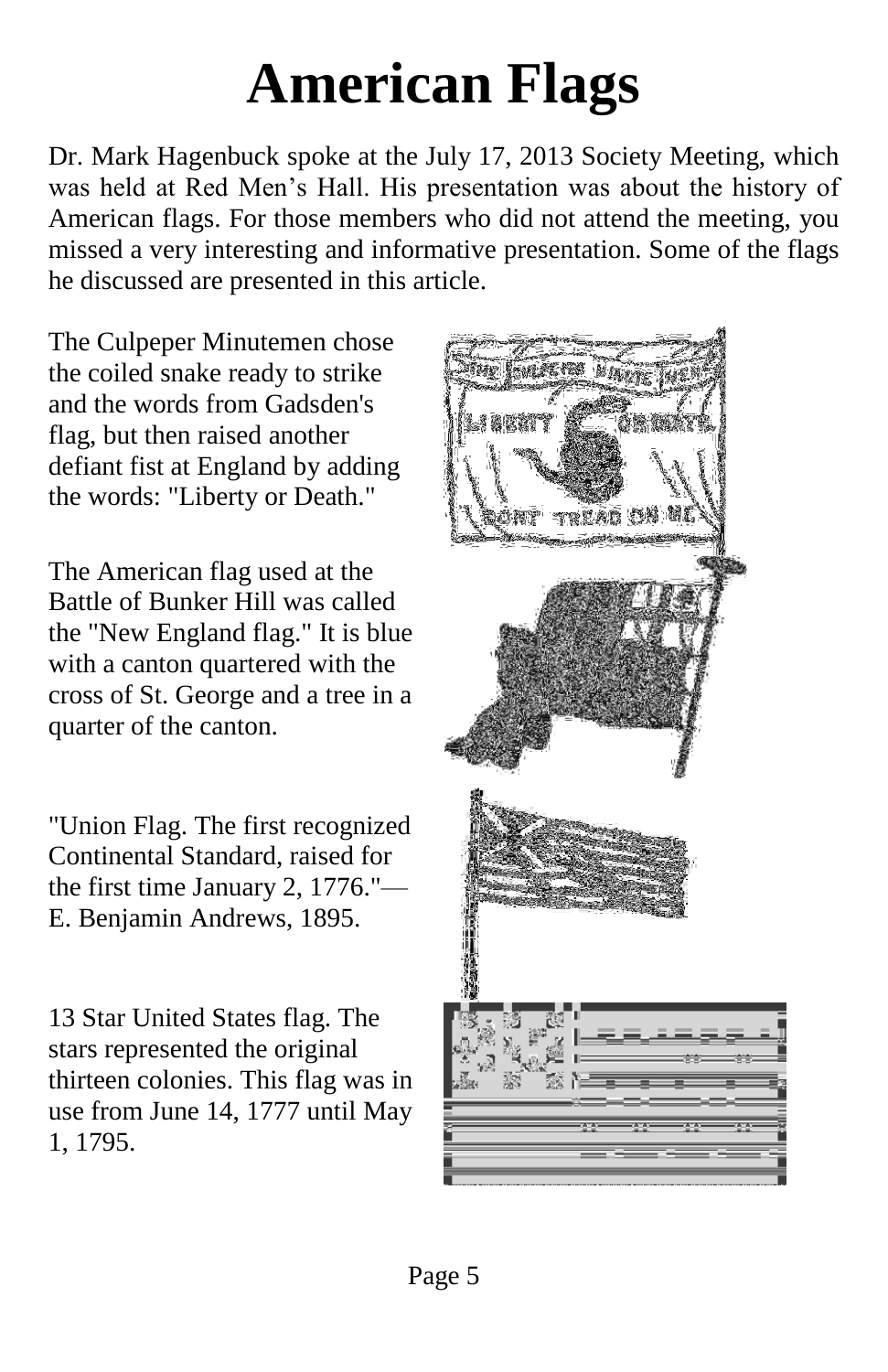# **The 1764 Preservation Fund**

#### **Contributor: Peggy Bange, EBHPS Membership Chairman**

In the July 2013 edition of *The Berlin Informer* we introduced *The 1764 Preservation Fund.* The fund is designed for companies and organizations to provide annual contributions for the ongoing preservation of the Society's buildings.

There are three levels of membership:

| $\triangleright$ Platinum | \$500 or more  |
|---------------------------|----------------|
| $\triangleright$ Gold     | \$250 to \$499 |
| $\triangleright$ Silver   | \$100 to \$249 |

I am happy to announce that to-date we have received contributions from six organizations totaling \$1225. Please support these organizations.

| <b>Platinum</b>        | Gold                      | <b>Silver</b>        |
|------------------------|---------------------------|----------------------|
|                        |                           |                      |
| <b>East Berlin VFW</b> | <b>East Berlin Smiles</b> | East Berlin Beverage |
| Post 8896              |                           | Distributors, Inc.   |
|                        |                           | East Berlin          |
|                        |                           | Chiropractic, LLC    |
|                        |                           | Rick's Custom        |
|                        |                           | Baling, LLC          |
|                        |                           |                      |

If you personally know the owner or chief executive of a local company or organization, we would appreciate your help in contacting these people and asking them to make a donation to *The 1764 Preservation Fund*.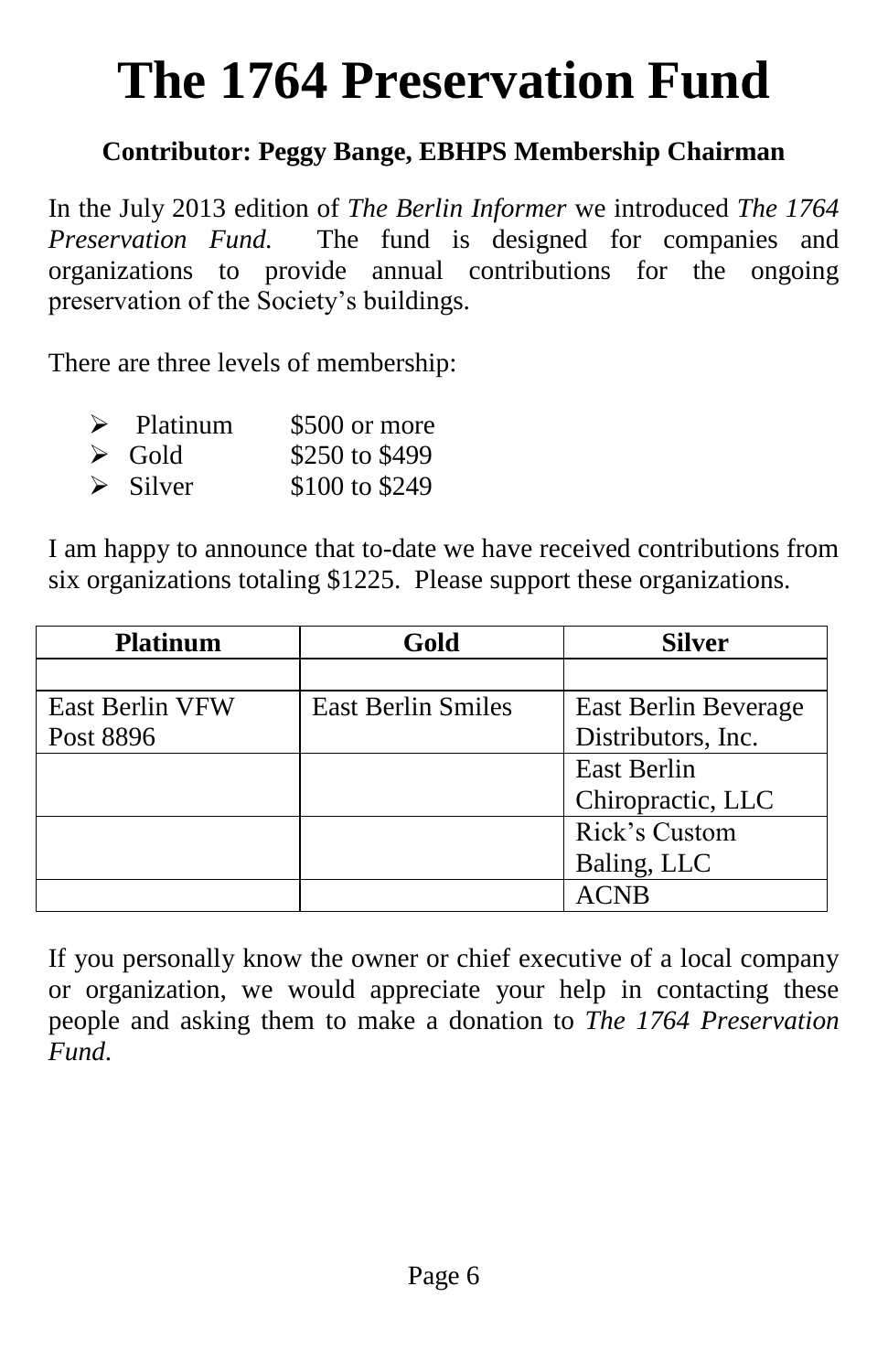# **Hearth Cooking Club**

#### **Contributor: Jenn Oswald, Hearth Cooking Club Coordinator**

A "**hearthy**" thank you, to the ten EBPHS members for coming to our organizational meeting as we begin a local hearth cooking club. The group agreed that a one day class on cooking basics would be a great benefit so that we all have the same common knowledge. Linda Zeigler agreed to teach the class, and thereafter teach us as we go. In addition, those that are interested and available could then have the chance to put their skills to use through assisting Linda at the hearth during historical events at the Dill Tavern and other sites.

We will gather at the Dill Tavern in Dillsburg for an educational beginner hearth class with Linda Zeigler in August. At this gathering, we will review our contact directory, and choose a name for our group while we are enjoying the meal that we made.

In addition, we plan to gather at Linda's home in October to look for receipts and see the cooking implements that she has.

Our first foray into hearth cooking at the log house will be October 27th. A time will be set once a meal plan is chosen. We will gather again at the log house in February and April to put our cooking skills to work. If anyone has hearth cooking implements or historic receipt books which they would be willing to loan/donate to our group, it would be most appreciated. If you have questions, feel free to contact Jenn Oswald at (717) 308-0169. **…..continuedonPage14**



Page 7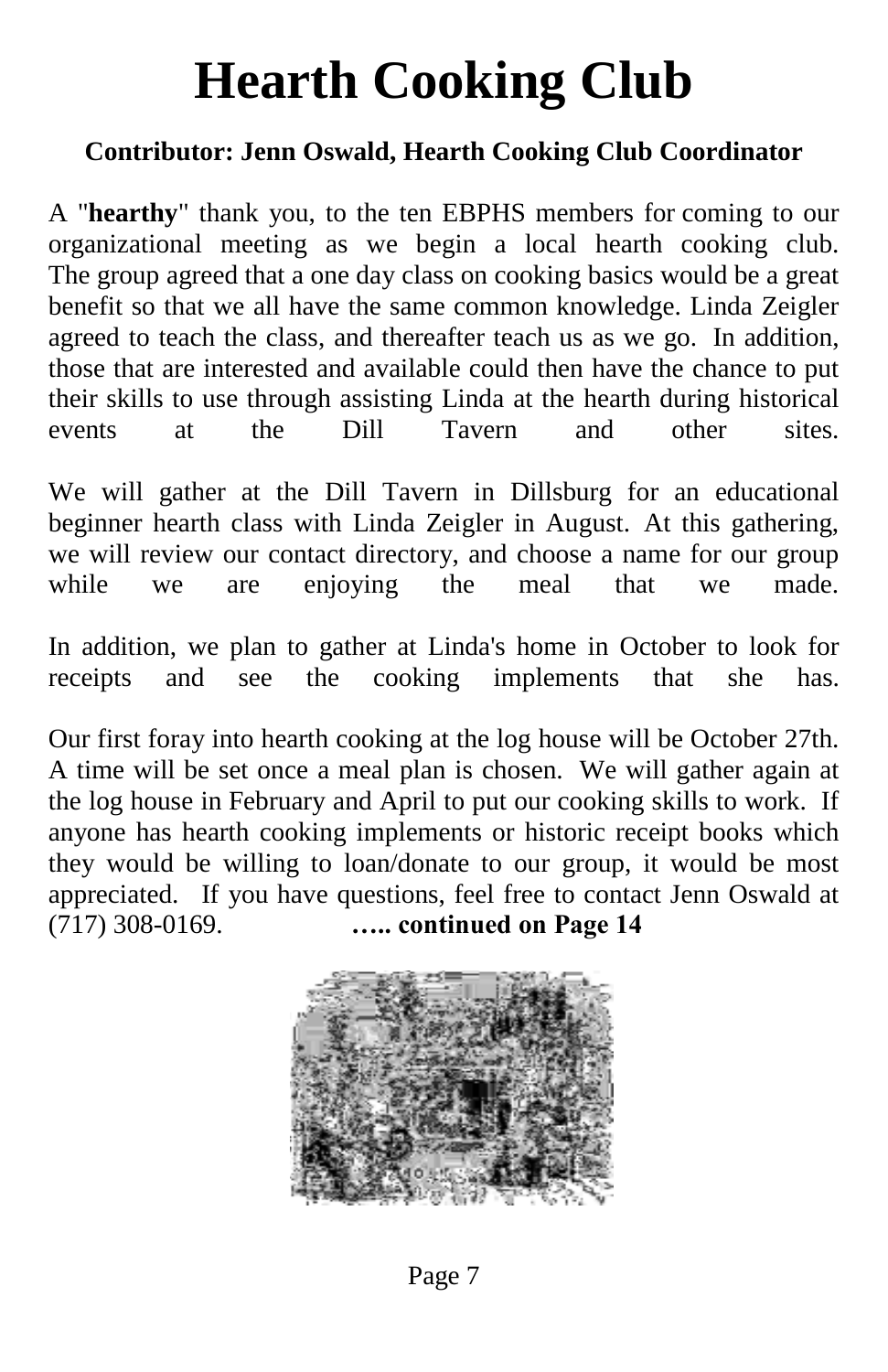# **Education Report**

#### **Contributor: Karen Sheaffer, Education Chairman**

September means it is back to school time for our area students and teachers. Hopefully, all students will be eager to begin learning new things as they receive the schedule of their classes and begin a new school year. Also the teachers have been working on their curriculum and have developed plans to keep their students interested in their classes.

I have begun contacting the teachers we have hosted during the fall months in the past years and have asked them if they would like to participate in EBHPS's Education Program this year. I have also contacted third, fourth and fifth grade teachers from other area schools who have not previously planned a field trip to East Berlin. I can easily reach these teachers by using their school district's web site and then emailing them information on our Education Program. I usually receive a reply within a day or two, and I am able to answer their questions about our program. Hopefully, the teachers are then able to add this field trip to their lesson plans to enhance their American History classes.

We are always looking for new volunteers to help with the Education Program. Anyone interested in helping on a tour day, or preparing the buildings and supplies needed before the tour, can contact me at (717) 259-6555.

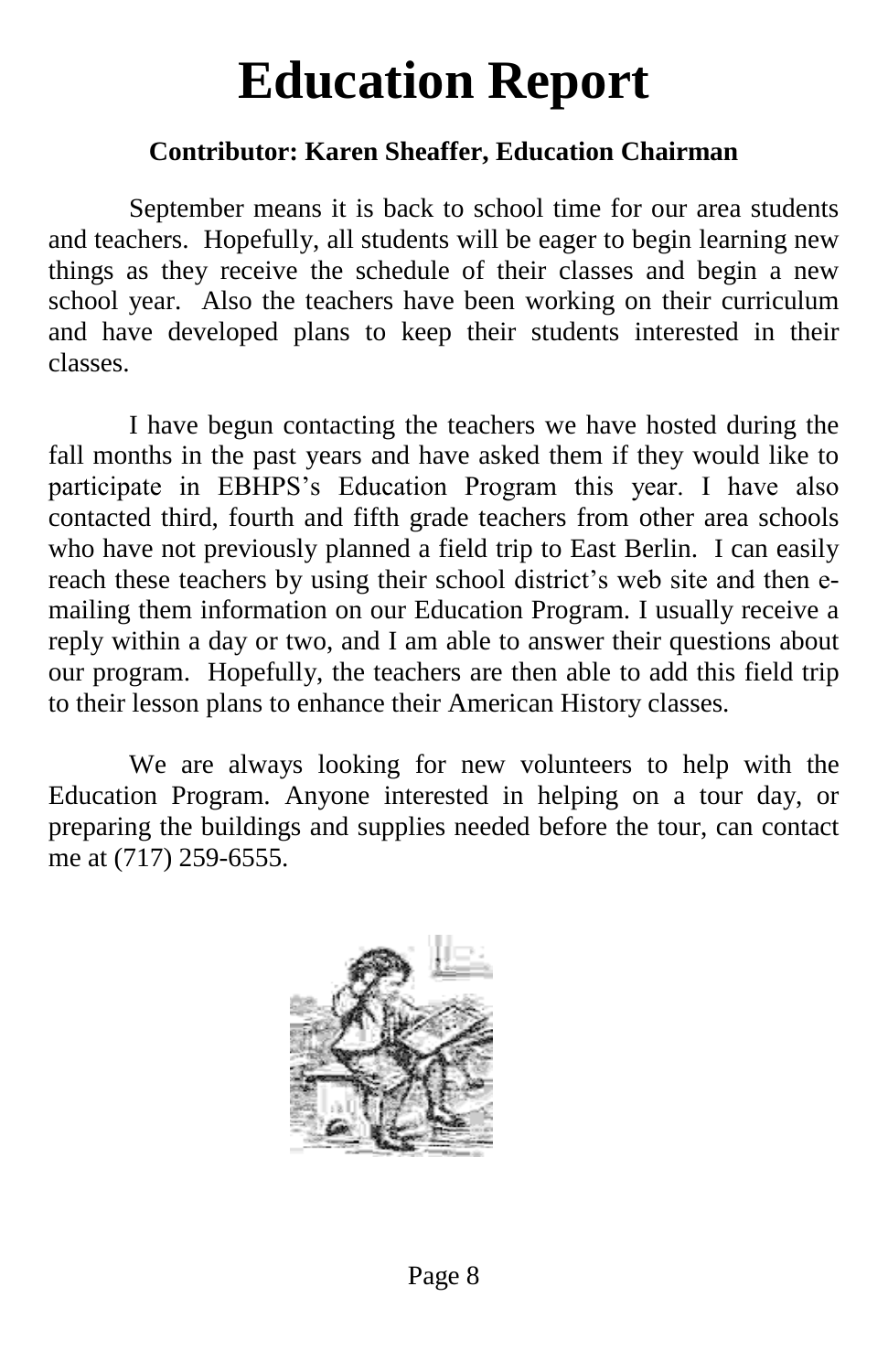# **Mark Your Calendar**

Earlier in the year, you received a Calendar of Events with your newsletter. The following is a list of upcoming events for the Society. Please mark you calendars now and plan to attend these events.

| Date/Time                                    | <b>Event</b>           | Location                |
|----------------------------------------------|------------------------|-------------------------|
| September 14, 2013 (8-4)                     | <b>Colonial Day</b>    | <b>West King Street</b> |
| September 18, 2013 (7:30)                    | <b>General Meeting</b> | Red Men's Hall          |
| November 20, 2013 (7:30)                     | <b>General Meeting</b> | Red Men's Hall          |
| November 29-30 2013 (10-4) Craft Show & Sale |                        | Log House               |
| December 1, 2013 (10-4)                      | Craft Show & Sale      | Log House               |
| December 7, 2013 (6:30)                      | <b>Christmas Party</b> | Swigart's Mill          |
|                                              |                        |                         |

## **Do You Want to be Published?**

We would like to get the membership at large involved with contributing to *The Berlin Informer*.

Do you have an interesting remembrance of your youth in East Berlin?

Do you have a favorite recipe from you grandmother or great grandmother or an even earlier generation that you would like to share?

Do you have recollection of an East Berlin industry or company from years ago that you would like to share?

Please email (ebhpsmembership@gmail.com) it to us or mail it to The Berlin Informer, PO Box 73, East Berlin, PA 17316.

Don't worry too much about grammar or punctuation. We will fix any mistakes.

The submittal deadline for the next newsletter is October 4, 2013.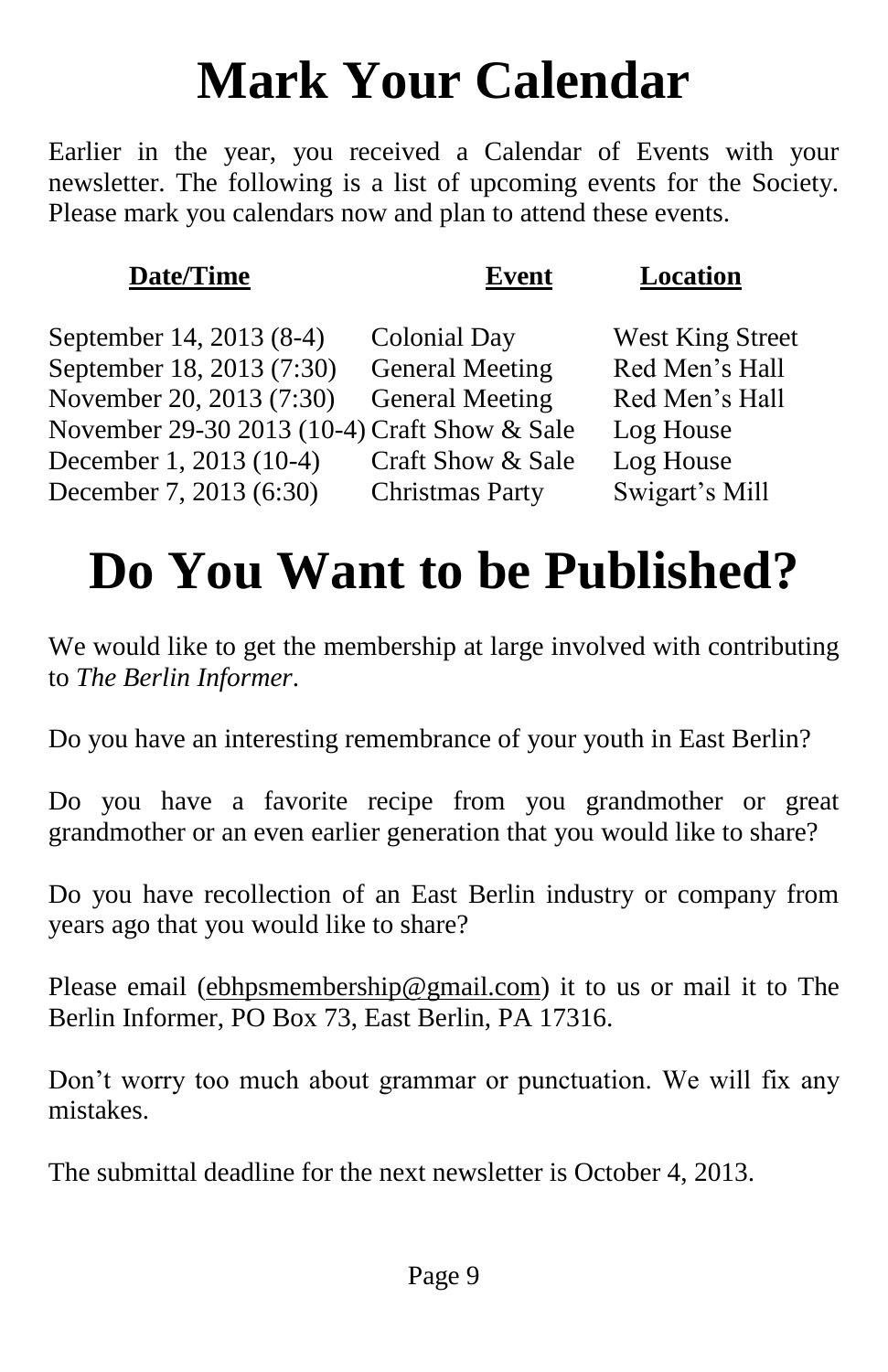# **Your Society Board Members**

We currently have over 200 members in the Society, but we seldom get to meet many of you since you do not attend Society meetings - although many of you do contribute time to assist with Colonial Day, the Antique Show, and other events. We appreciate your contribution.

Our website lists the Board Officers and Directors, but we also realize that some of you do not have computers and access to the website, so we want to take this opportunity to remind you as to who represents you on the Board.

The Board consists of four Officers and seven Directors.

President –Bev Jadus Carol Carlson (2013) Vice President – Peggy Bange Jane Fox (2013) Treasure –Bob Todd Joe Galuppo (2013) Secretary –Mariam Bechtel Michael Hrinyak (2014)

#### **Officers Directors**

Mike Loges (2014) Jenn Oswald (2014) Karen Sheaffer (2013)

Board Directors can serve a maximum of two concurrent terms of two years each. In December 2013, four Directors will have their first term expire. At this time, we do not know if they will want to offer their names in nomination for a second term.

If you are interested in becoming a Board Member, please make your intentions known by contacting Bev Jadus at the Society's phone 717-259-0822 or sending an email to ebhps@comcast.net .

Election of Officers and Directors will occur at the Society's General Meeting on November 20, 2013.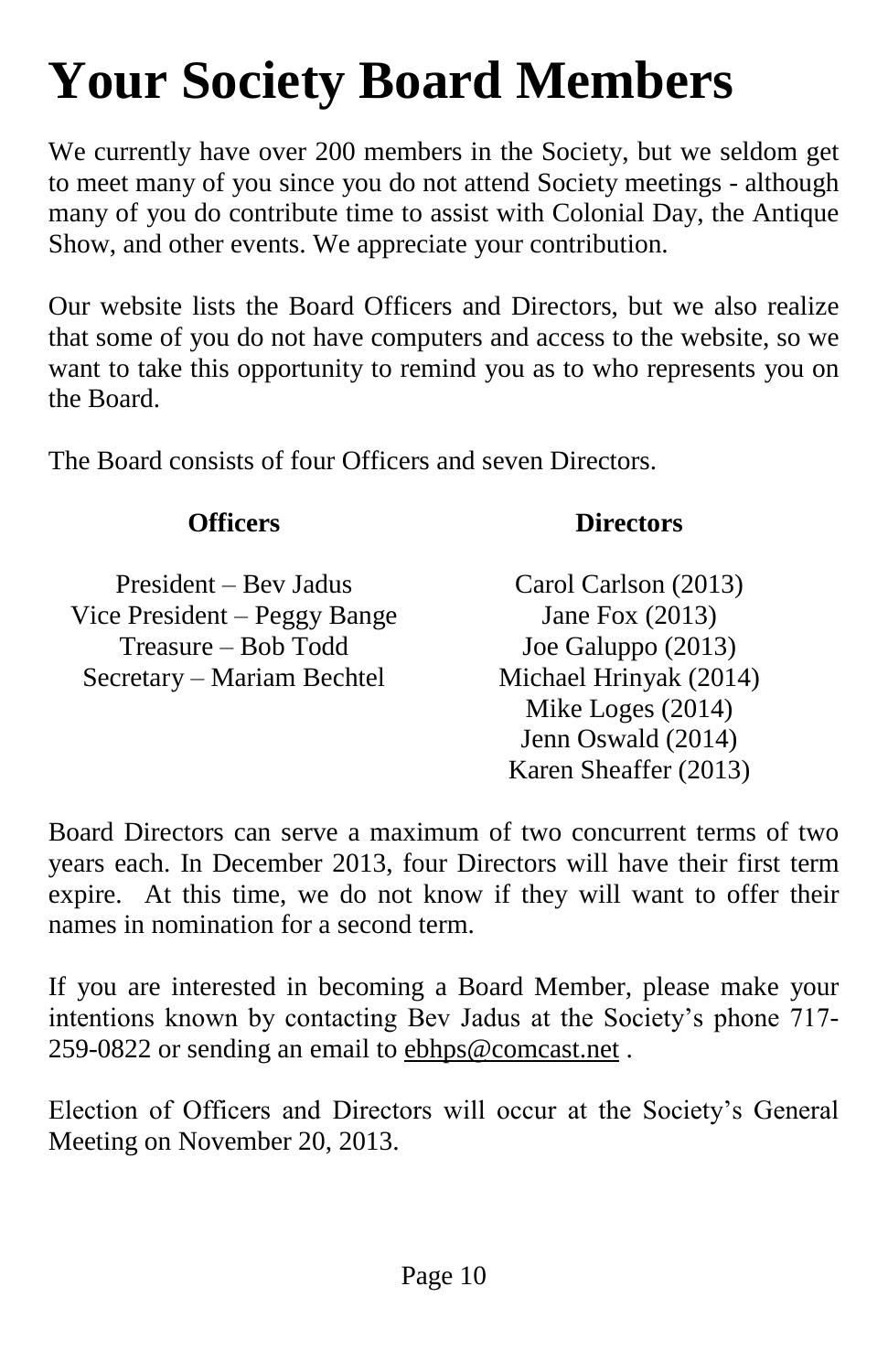# **Old Time Recipes**

We need your help in producing *The Berlin Informer*. We want to start a new recurring article where we share old time recipes from our membership. Please email your recipe to ebhpsmembership@gmail.com or send it to Recipes, The Berlin Informer, PO Box 73, East Berlin, PA. 17316. **Make sure the recipe is not copy write protected**.

Our first recipe donated by an anonymous member is as follows:

### **My Great Aunt's Sugar Cakes Recipe (at least 80 years old)**

| 1 cup brown sugar                        | 1 cup white sugar        |  |  |  |
|------------------------------------------|--------------------------|--|--|--|
| 1 cup butter                             | 1 cup sour cream         |  |  |  |
| 3 eggs                                   | 1 teaspoon baking powder |  |  |  |
| 1 teaspoon baking soda                   | vanilla to taste         |  |  |  |
| 3 cups cake flour $+2$ heaping teaspoons |                          |  |  |  |

Beat sugar and eggs thoroughly, then add butter and beat thoroughly. Next add sour cream and vanilla to taste and beat thoroughly. Add flour, baking soda, and baking powder and beat thoroughly. Drop on lightly greased pan and bake at 425 degrees until done. This should make about 2 dozen medium size cakes.

# Building Report

#### **Contributor: Bill Powell**

You may have noticed that several of the large trees near the log house have been removed or trimmed by the property owner. Although we will miss them, the extra sun on the log house's roof may well prevent algae and moss growth on the shingles.

We have received an estimate from Ralph Mummert to reglaze and paint the windows and paint the gable ends of the log house. This work has not yet been approved by the board and will be discussed at the August meeting. There is always something to be fixed.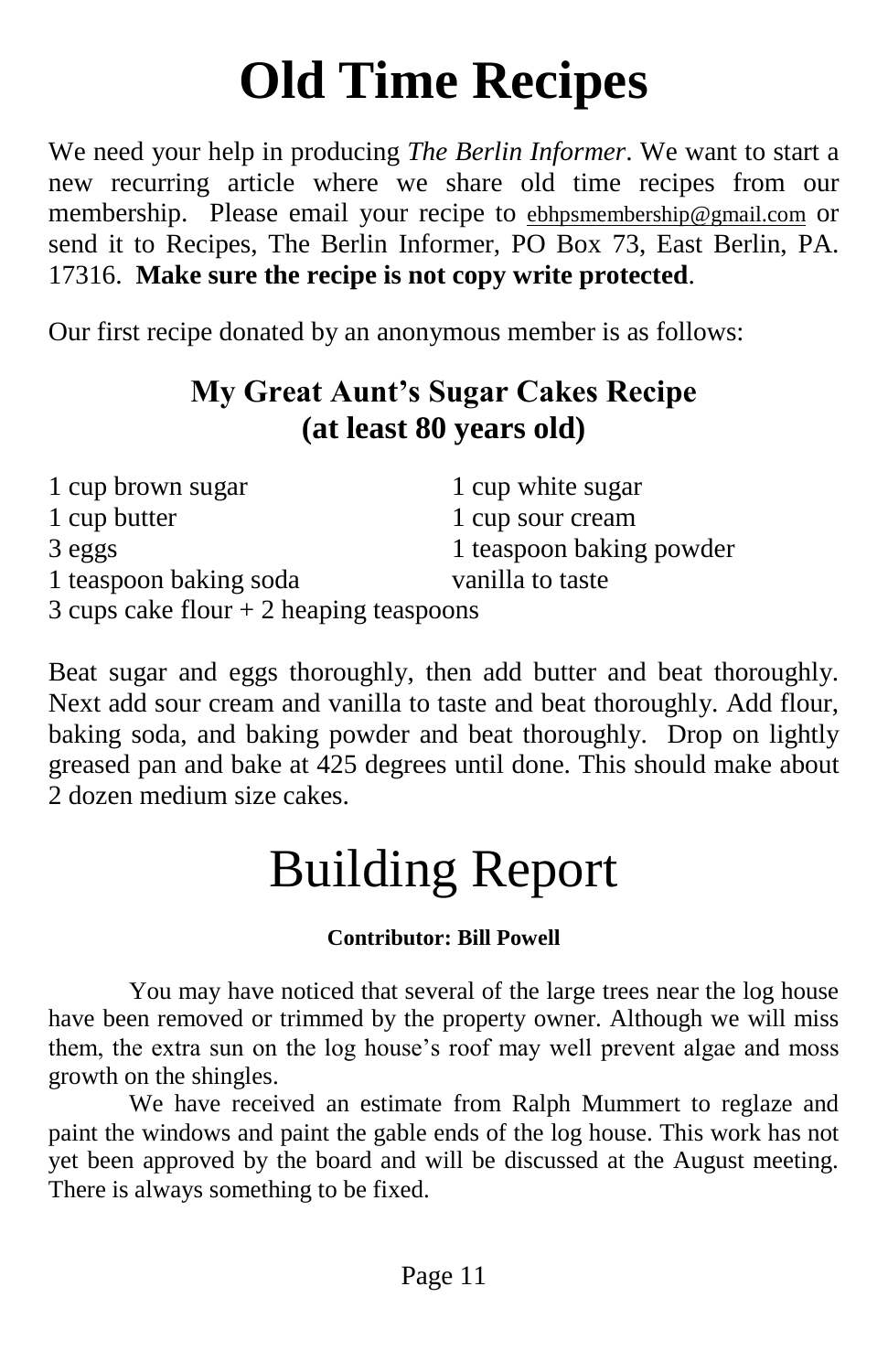### **From the Archives**

Periodically, we will republish articles of interest from previous issues of *The Berlin Informer*. This article was written by Rhoda Laird in July 1989.

#### **A Different Kind of Mill**

The village of East Berlin lies within the confines of the Conewago Creek and a short stretch of a stream named Beaver Creek.

Along a quiet winding road beside Beaver Creek stands a large stone "mansion" once the home of the Jacobs family. The patriarch of the Jacobs family was Heinrich (Henry) Jacobs (1690-1774), who settled in Berks county in 1737 near Reading. There he was a neighbor of Abraham Lincoln, grandfather of President Abraham Lincoln, and also of the Daniel Boone family.

In April of 1749 he came to the Beaver Creek area. History tells us the grant he took up was 500 acres, originally granted to George Martin, who left the grant lapse. Various acres are given in different reference books.

His aim was to build a mill which would use the water power available there. However, these were pioneer times and first he had to clear the land and build a log cabin for his family.

His first wife was Maria Catherine and he later married Mary Saybilla Ohland (widow of Jacob Altland, an early settler of this area.) The Jacobs family lived a primitive life, living mostly on corn pone pounded on a hollowed out stone.

Henry's son, George, moved from Berks County about 1772 and the first small mill was built in 1775. The first mill being a grist mill, a wooden overshot wheel later took its place. This mill was used as a saw mill; they used stone choppers to grind feed.

#### **…..continuedonPage13**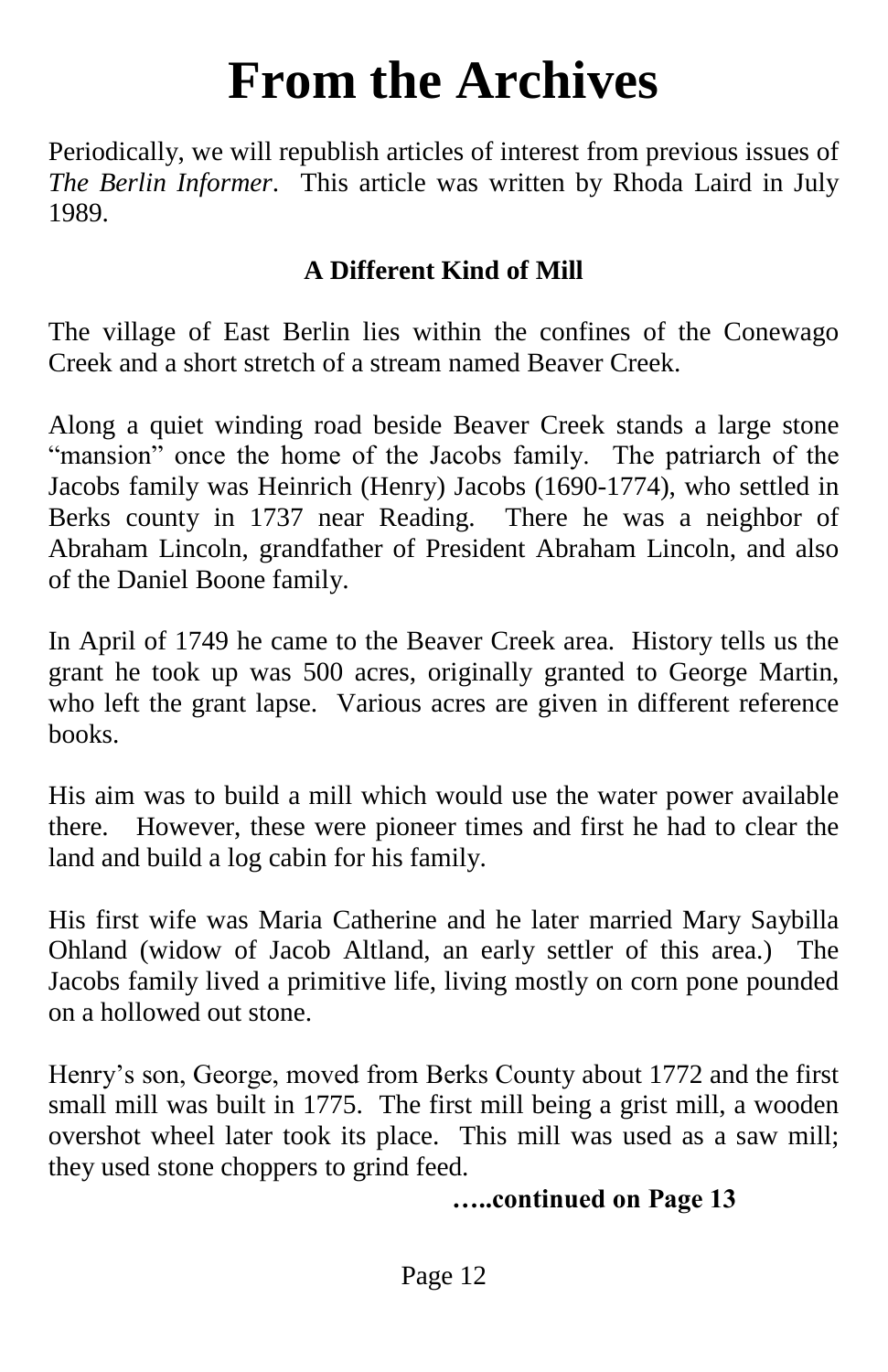#### **From the Archives .......... continued from Page 12**

Later another mill was added to be used as a woolen mill.

This included carding machines and spinning machines and looms, making use of water power. They also had dye houses and made flannel cloth.

In 1877 Amos Jacobs bought the first turbine runner wheel produced by S. Morgan Smith. It measured 18 feet in diameter. When the barn was later sold, parts of the water wheel system were found in the barn and given to the East Berlin Historical Preservation Society, and are now in Swigart's Mill, which has been restored by the society. Henry Jacobs had three other sons; Samuel, Henry, and Phillip; and two daughters who died of rabies.

Many of our local residents are decendents of these four Jacob brothers. Our residents are familiar with the fact that there were many grain and flour mills in our area, but the Jacobs Mill was far more than a grain mill.

The mill is gone  $-$  torn down about 1940. The farm has been sold in parts and the stone house is now the property of Stanley Yost. Here is a quote from a letter written by Birdes Jacobs (son of George Jacobs II) in 1949:

"George Jacobs II was married to Mary Albert and died as a young man. His wife became 'boss' of the whole bunch and they prospered. She developed the manufacturing end of the mill with her bachelor son, Isaiah, as engineer in charge. Isaiah handled the dams, and races and dug the storage reservoir (weir). They rubbed hemp, hulled clover seed by power and even had a large grindstone run by water power. They sawed logs, chopped feed on buhr stones and built the woolen mill. They carded, spun, wove dye fulled (shrank) blankets, flannels and men's suiting. Isaiah also invented governors, which were placed on the overshots because the speed had to be uniform."